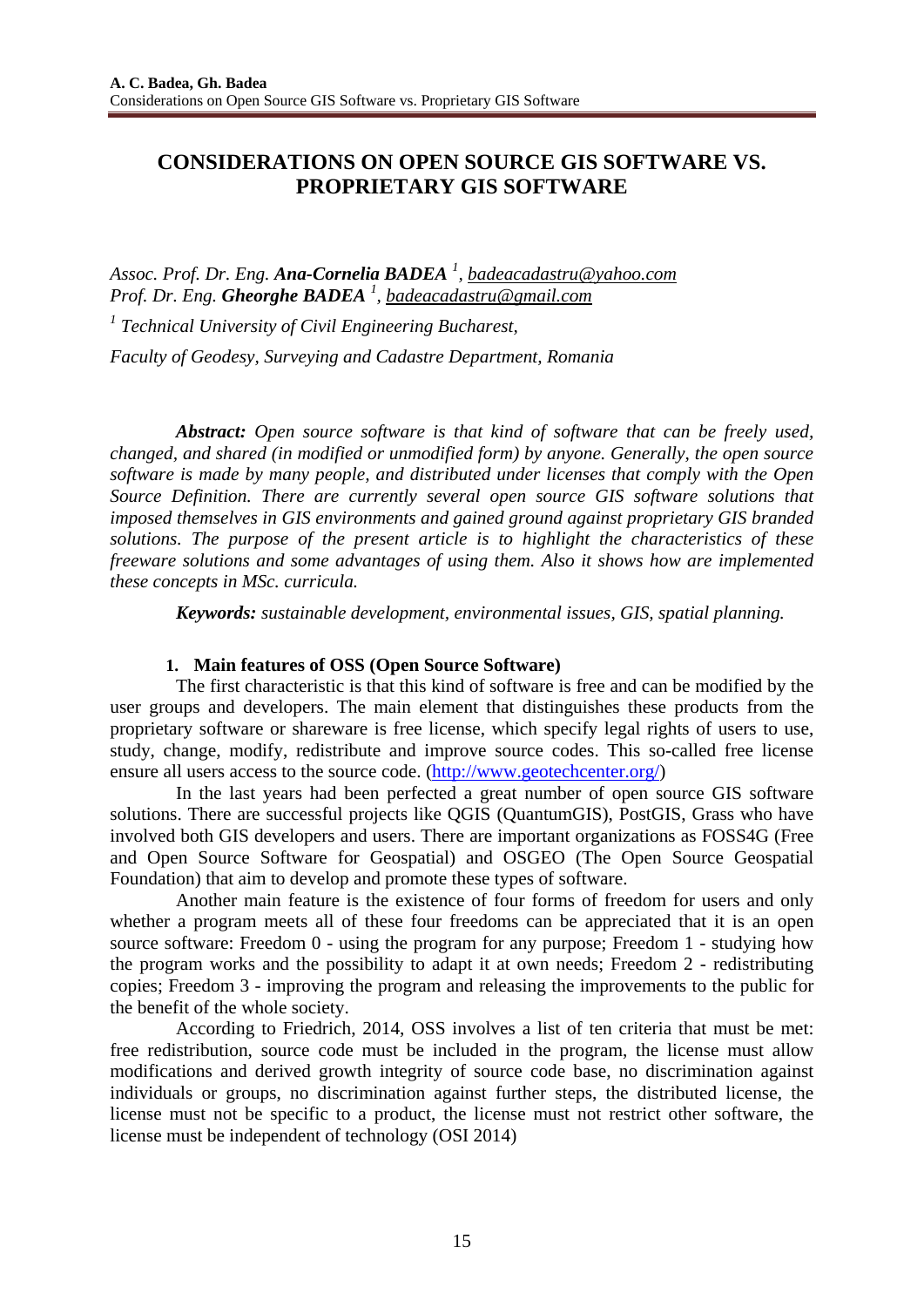The OS (open source) GIS software products must meet the same criteria and should give users the same four freedoms.

### **2. Particularities of software development stages**

In terms of software development stages there are some differences between the development model of a proprietary product vs. open source product. In Figure 1 are shown the main stages of development.

It can thus be seen that a proprietary GIS software has as main objective the profit maximization. Other features are: planning and subsequent development, the existence of beta testing, achieving development cycles based on a marketing plan, bugs can be solved or not, is indicated to sign long-term maintenance contracts, pay for the upgraded versions.

Regarding OS GIS the main objective is to create a software enable to solve a certain problem. There isn't a fundamental difference between "end user" and the "developer", the product is not sell by intermediaries, communication is good between developers and users, troubleshooting of bugs are faster. In an OS project, if developed product is preformatted then project fails, being used as long as it is useful, accessible to all interested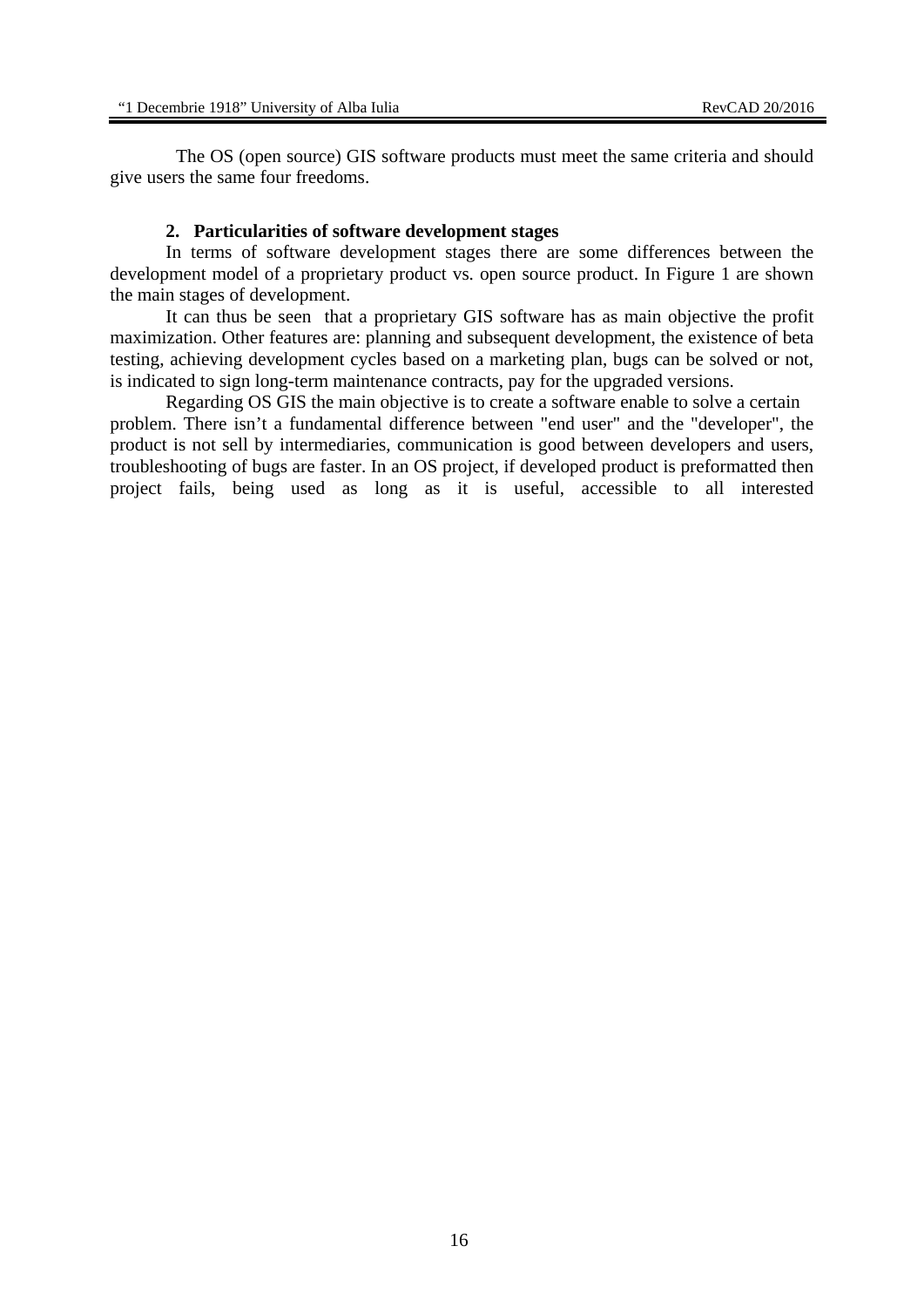

Figure 1 – Development model for proprietary GIS vs open source GIS software (adapted from http://www.geotechcenter.org/)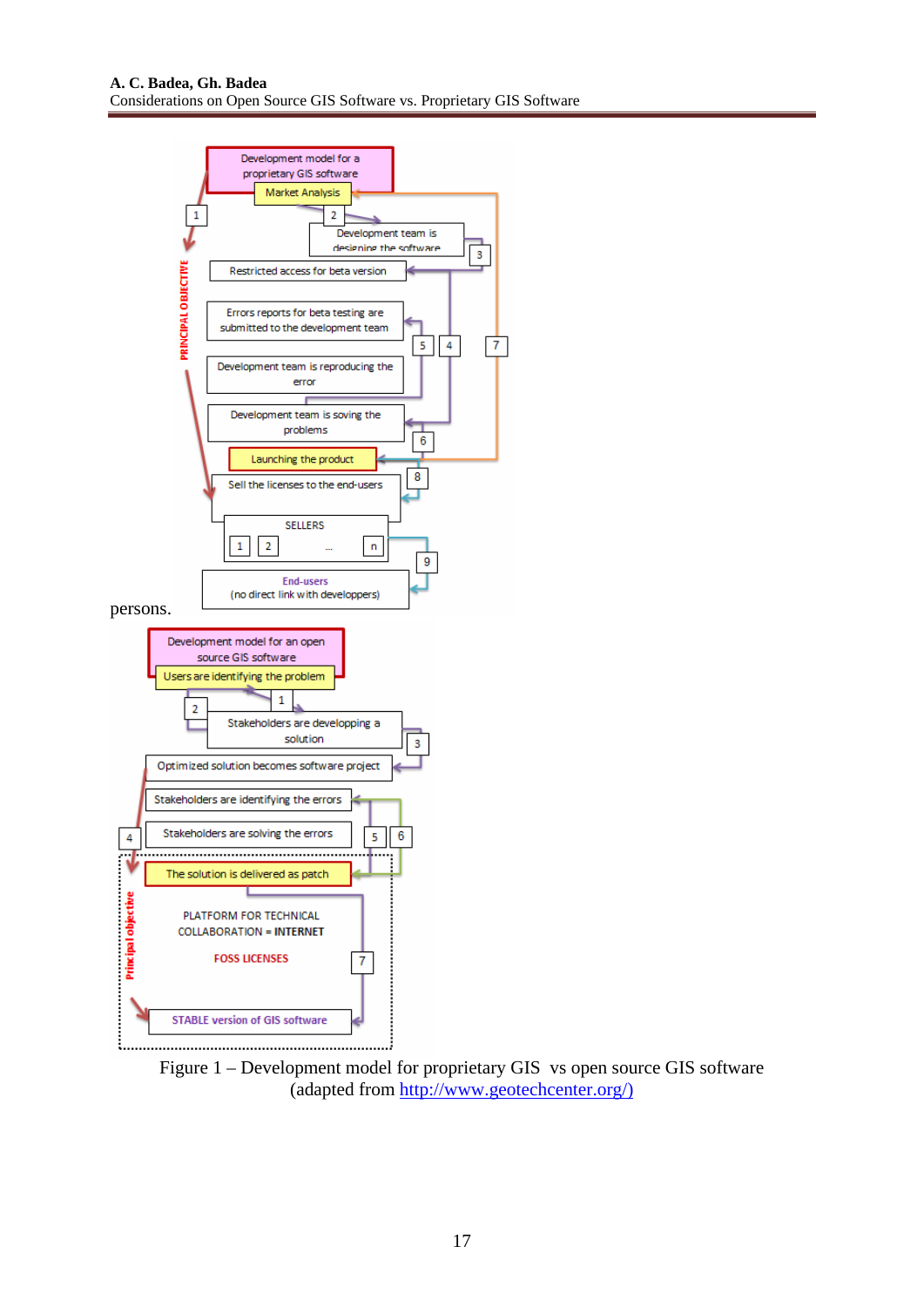## **3. The trend of using OSS at international level**

At European Commission level, there are two strategic components for internal use of OSS: to continue to adopt formally (through the Product Management procedure) the use of OSS technologies and products where a clear benefit can be expected; to consider open source software solutions alongside proprietary ones in IT procurements.

In figure 2 can be seen that OSS has become a major component of the EC's software base.

There are currently several open source GIS solutions (Tsou, 2011) which can be categorized as follows:

1. Basic Desktop GIS - providing the basic functions (input, display, spatial analysis, spatial and textual queries).

2. GIS software for remote sensing

3. 3D GIS visualization tool

4. Other tools (GIS web mapping server, tools and programming libraries, spatial databases)



Figure 2 - Evolution in the use of OSS at the European Commission (http://ec.europa.eu/dgs/informatics/oss\_tech/index\_en.htm)

OSGEO (Open Source Geospatial Foundation) aims to develop quality open source geospatial software, including the creation of standards, curricula and supporting FOSS4G. (Free Open Source Software for Geospatial) The directions in which OSGEO are involved are the following: conferences, publications, website, geodata and - not least - in education. The main OSGEO Projects is presented in Figure 3.

As OS GIS main software solutions can be mentioned:

- PostgreSQL/PostGIS Spatial Database (http://www.postgresql.org/; http://postgis.refractions.net/ )
- GeoServer Server for Online Publishing/Data Sharing (http://geoserver.org/display/GEOS/Welcome )
- OpenLayers Web Application Programming Interface (API) (http://openlayers.org/ )
- GRASS (Geographic Resources Analysis Support System) (http://grass.osgeo.org/ )
- OSSIM Advanced remote sensing & image processing (http://www.ossim.org/OSSIM/OSSIMHome.html)
- OGIS Quantum GIS Desktop GIS (http://www.qgis.org/)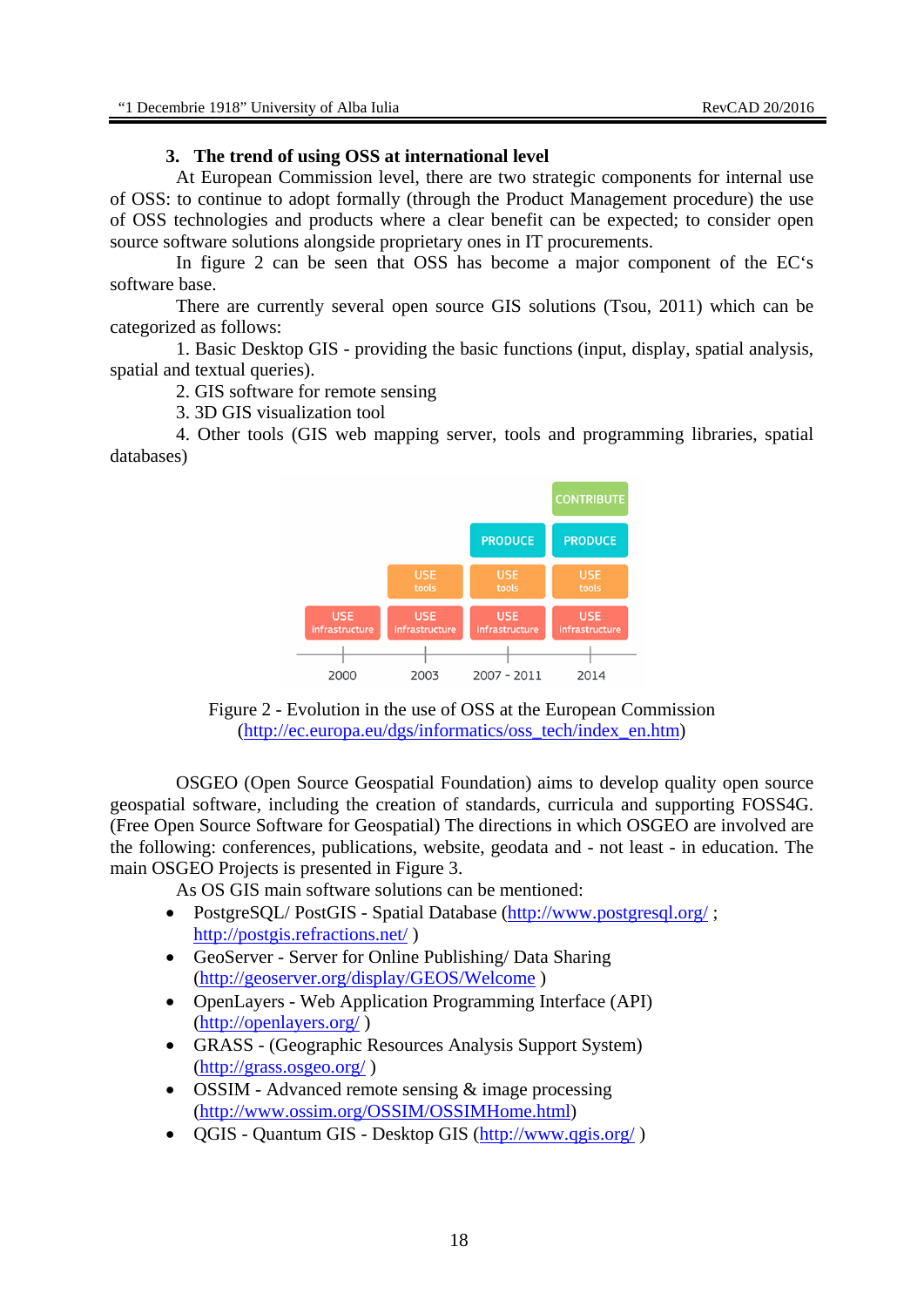• GDAL, OGR - Translator library for geospatial data formats (http://www.gdal.org/)

PostgreSQL is a relational object-based database according with the Open Geospatial Consortium standards and can be connected with ArcSDE, providing security for both spatial and non-spatial data.

PostGIS supports the spatial component of the PostgreSQL server, allowing it to be used as a backend spatial database for GIS, like ESRI SDE. PostgreSQL (http://www.postgresql.org/) and MySQL (https://www.mysql.com/) successfully manage information in a database system for land administration. GeoServer is used for editing and dissemination of spatial data using open standards, publishing of any data sources such as shapefiles, SOL Server, PostGIS, DB2, Oracle, WFS, TIFF Images, MySOL, allowing integration with existing APIs (Application Programming Interface) (Google, Yahoo, etc.) and communication with ArcGIS Server.



Figure 3 – The main OSGEO Projects (adapted from Behr, 2013)

OpenLayers is an open source JavaScript library for displaying map data in web browsers, providing API for creating web-based geographic applications similar to Google Maps and Bing Maps.

GRASS is a free and open source GIS software suite for geospatial data management using and analysing, image processing, graphics and maps producing, spatial modeling and visualizing. It is used in academic and commercial purpose around the world, as well as by many Governmental agencies and environmental consulting companies, being a founding member of the OSGEO.

OSSIM is a powerful suite of geospatial libraries and applications, used to process imagery, maps, terrain, and vector data.

QGIS (previously known as "Quantum GIS") is a cross-platform free and open source GIS desktop application that provides time viewing, editing, and has analysis capabilities.

As interest from users of GIS OSS, a good barometer is statistical analysis, the results of which are shown in figures 4, 5, 6, 7.

The improvement of QGIS and ArcGIS in the latest versions, there are highlighted the situation of Figure 8.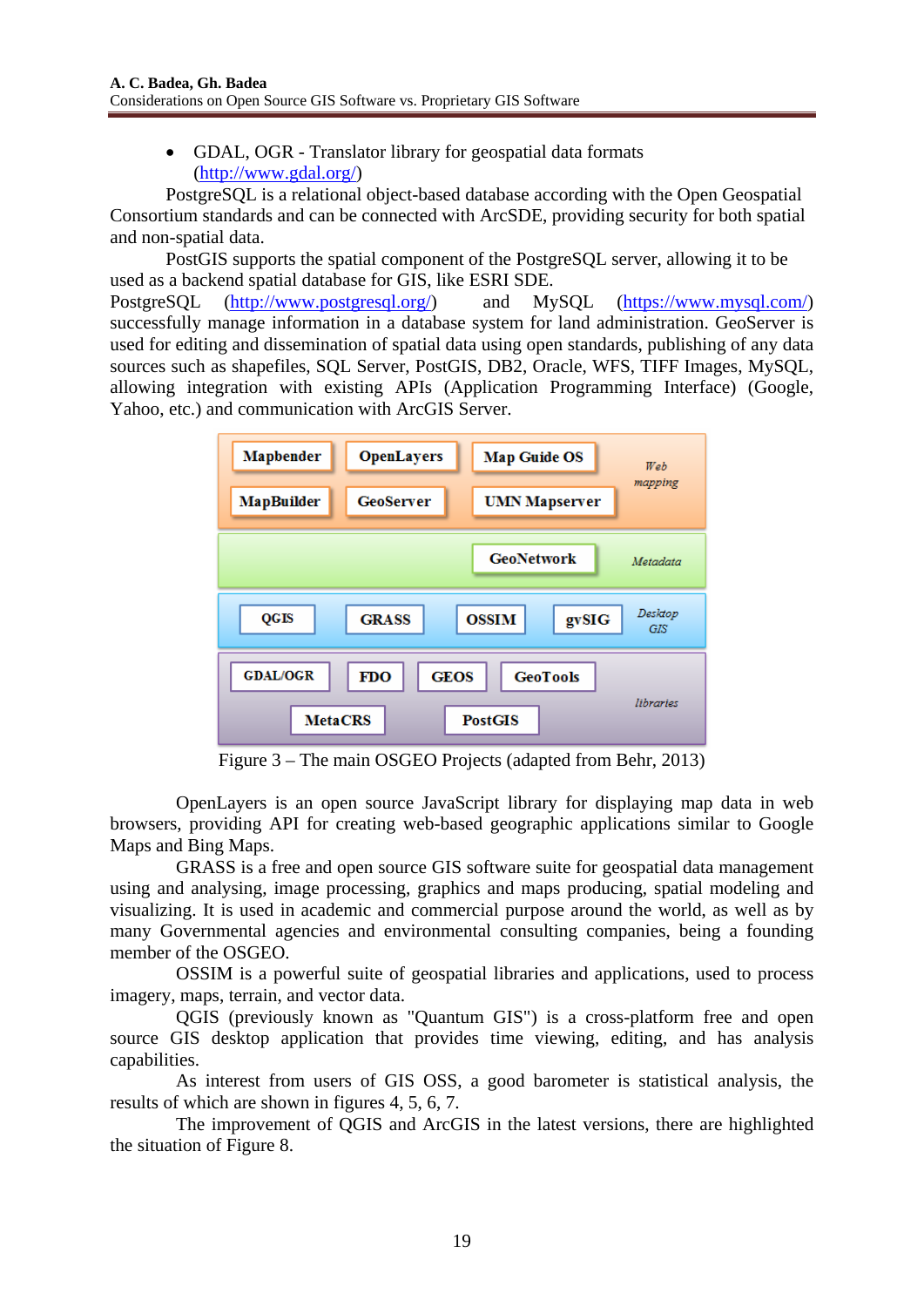## **4. Land Administration Domain Model and OS GIS**

Authorities who are responsible with land administration information systems must taking account of OS GIS software as well as LADM (Land Administration Domain Model) (ISO 19152). In the land administration and cadastre systems domain the relevant authorities / agencies must decide whether to use open source or proprietary software . (Zein, 2015) Kepes (2013) is emphasizing that proprietary software is prefered because businesses still favour it.

LADM is about that part of land administration that is interested in rights, responsibilities and restrictions (RRR) affecting land (or water), and the geometrical (geospatial) components thereof, being a conceptual model, and not a data product specification. The LADM standard serves to enable communication between involved persons (information managers, professionals, and researchers) within one country and between different countries, being relevant in the determination of required attributes and in setting responsibilities on maintenance of data sets in case of implementation of LADM in a distributed environment with different organisations involved (Lemmen, 2015).

LADM will support the progressive improvement of cadastres, including fit-forpurpose cadastral requirements. Land administration data must be documented for building up a trusted and reliable land administration with a basic role for transactions and establishment of new land rights in a land administration.



Figure 5 - Normalized Distribution of QGIS Search Requests (Google trends)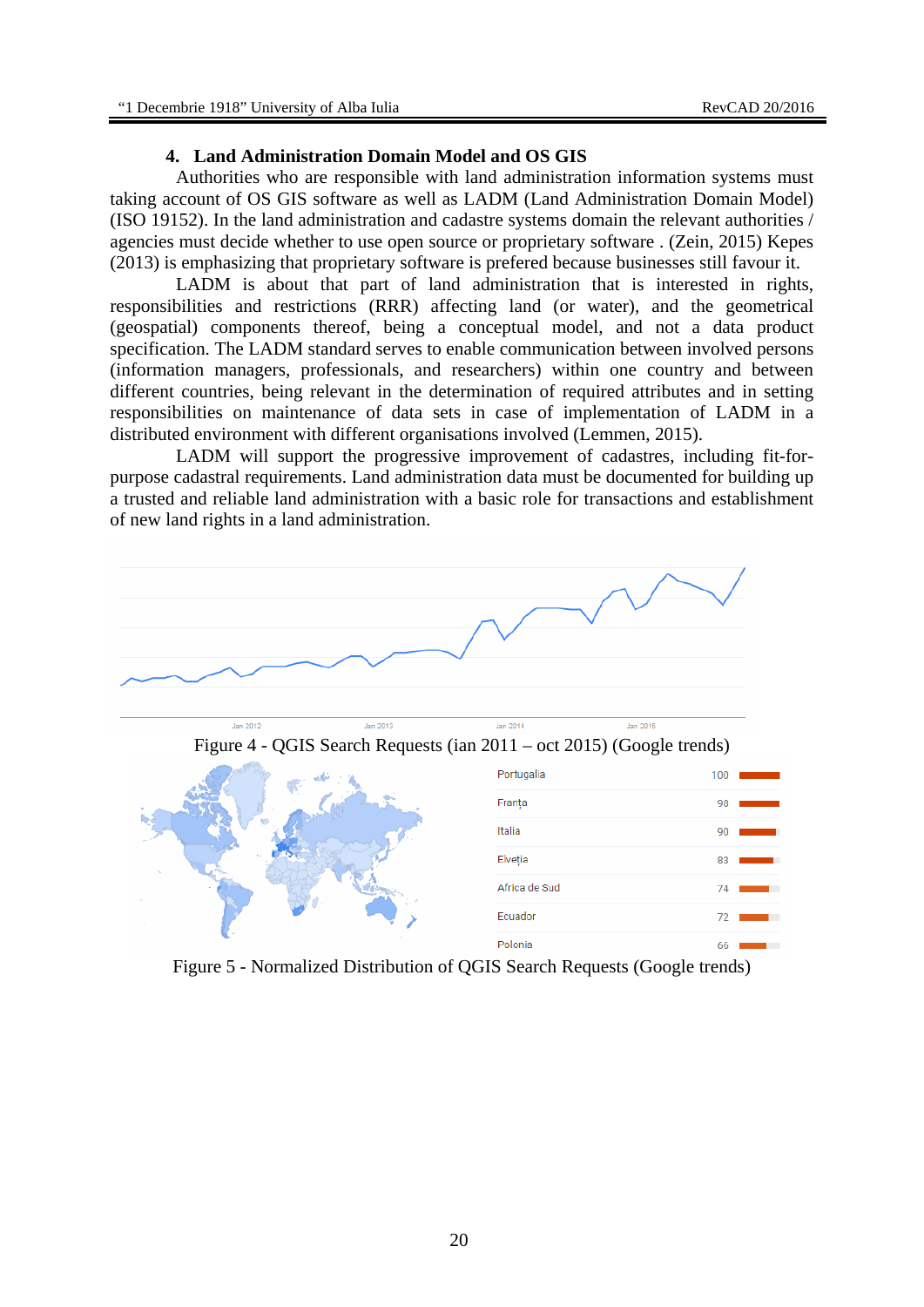|  | Etiopia   | 100 |
|--|-----------|-----|
|  | China     | 65  |
|  | Ecuador   | 60  |
|  | Nicaragua | 58  |
|  | Peru      | 51  |
|  | Nepal     | 51  |
|  | Columbia  | 46  |

Figure 6 - Normalized Distribution of ArcGIS Search Requests (Google trends)



Figure 8 – New integrated features

The model is built upon the continuum of land rights because it is describing land interests, covering basic information related to components of land administration, like party related data; data on RRRs and the basic administrative units where RRRs apply to; data on spatial units and on surveying and topology/geometry. All the components of the data sets are represented using UML packages and class diagrams. (figure 9)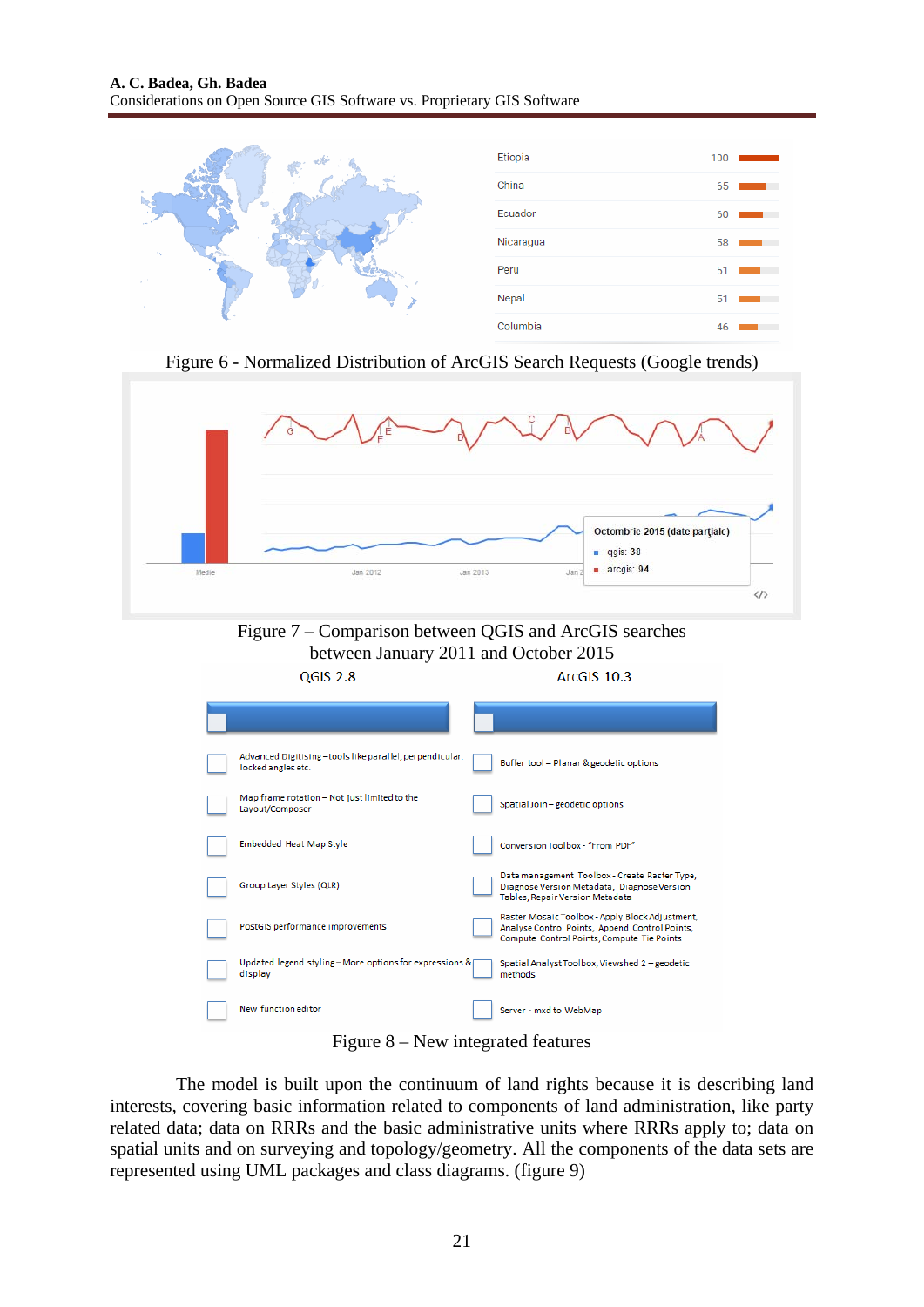Another important issue is 3D Cadastre. According to 3D Cadastres direction of the FIG Working group, in Romania has to consider where, when, and how to apply 3D Cadastre. It must be designed in the nearest future a generic solution, from legal, organizational and technical viewpoints. Apartments or condominiums are the most frequent type of 3D objects to which RRRs are attached, and it could be argued that these are managed quite well even without a 3D Cadastre. (Felus, 2014) There are occurring more and more complicated cases where the condominium needs to be connected to a 3D volume (above or below the earth surface) from an adjoining parcel. This is nowadays often solved in a suboptimal way (e.g. a lease, but not appropriate to describe the proprietary relationships and rights), and a 3D Cadastre solution would be better to apply in this situation. (Herban, 2012)

Especially it is important the dynamic component of land, setting the requirements for spatio-temporal models for dynamic modelling, like the following:

- Dealing with data (storage and retrieval of large-scale datasets, integrating data from external sources, representation of space, cells as evolving entities
- Extensibility of models (algorithms should be independent of data structures, different models have different rules (Markov chain, regression), working with modellers, cognitively meaningful interfaces (language and data-flow), suitable visualization enviroments

For an appropriate GIS library there are two main requirements:

- Modularity (division into independent components, database, algorithms) and changes in one component do not affect the others
- Extensibility (library can be extended without modifying the existing code, algorithms to be independent from the data model, changes in data model should affect only the database)

Using ESRI technology were developped applications based on LADM. (figure 10)



Figure 9 – The LADM Classes (ISO 19152)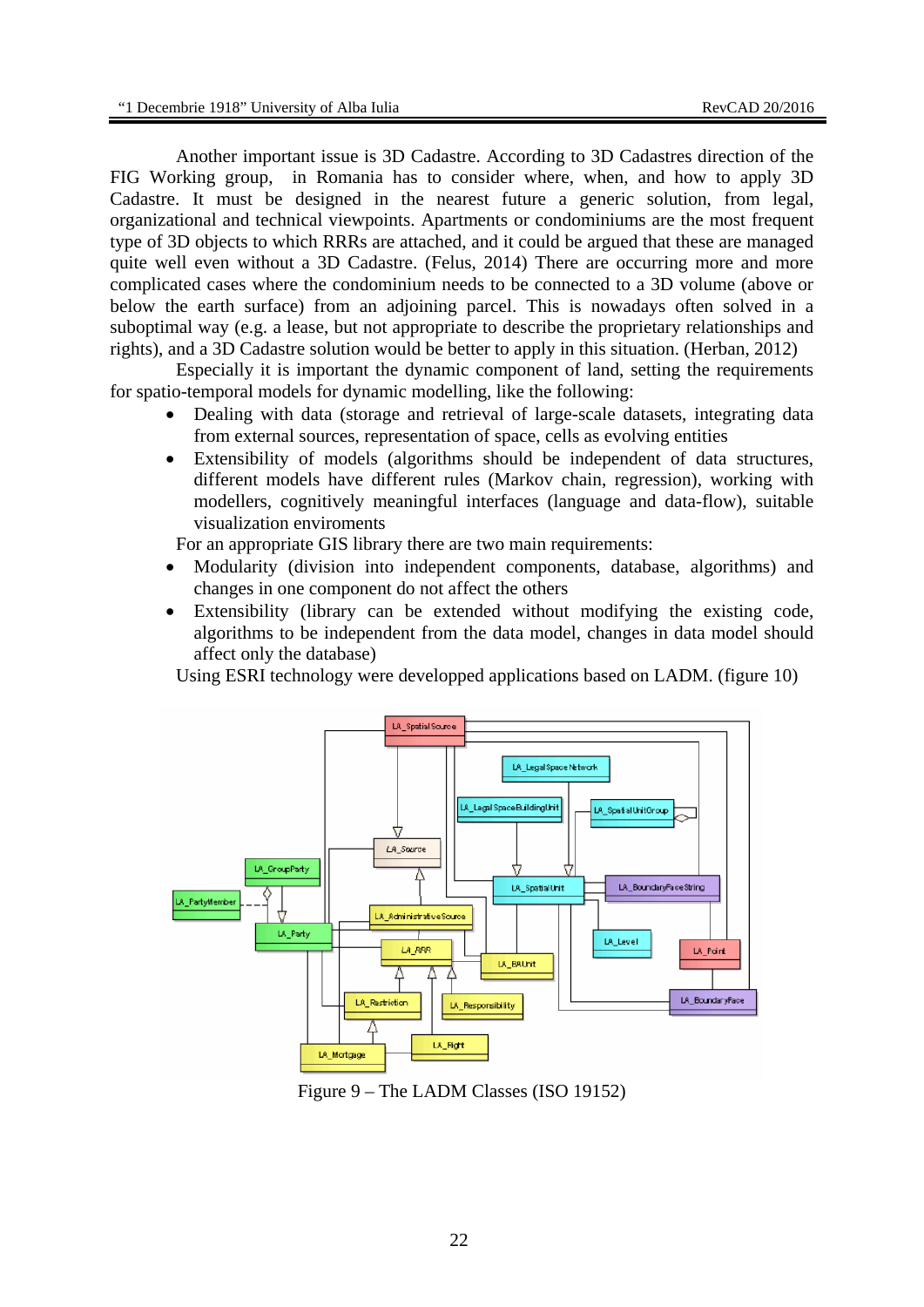

Figure 10 – Online Application using ESRI Technology

There are developped applications based on open source technology, like SOLA. (Solutions for Open Land Administration). (figure 11) SOLA is only one successfully system amongst many possible open source solutions for land administration and cadastre requirements, because there were implemented land administration systems based on open source by various organisations. An open source software is being used by Ireland's Property Registration Authority, the state organisation responsible for all land and property registration transactions. This authority is using a web application called "Landdirect", based on OSS GeoServer for publishing spatial data retrieved from the integrated title registration information system database. Landdirect displays maps which show land registry boundaries over a background map or orthophoto supplied by the Ordnance Survey of Ireland, allowing the user find some details about the property. (Zein, 2015)

In SOLA development process had been applied two constraints: first is that open source software to be used in the implementation and the second constraint is that the system should be portable to a wide range of major hardware and operating system platforms.

The result was an architecture based on a modular generic core making the software open to customization according to the needs of land and cadastre authorities or agencies in different countries. SOLA's database design is based on the Land Administration Model (LADM) as laid down in ISO 19152.



Figure 11 - SOLA package overview (SOLA Software Architecture Document, 2011)

According to http://www.flossola.org/, SOLA software is composed by six modular parts. Registry module is a software for land administration agencies in the purpose to require a secure, robust and transparent tenure registration solution. It is providing an integrated registration and cadastral functions, case management and a LADM compliant database.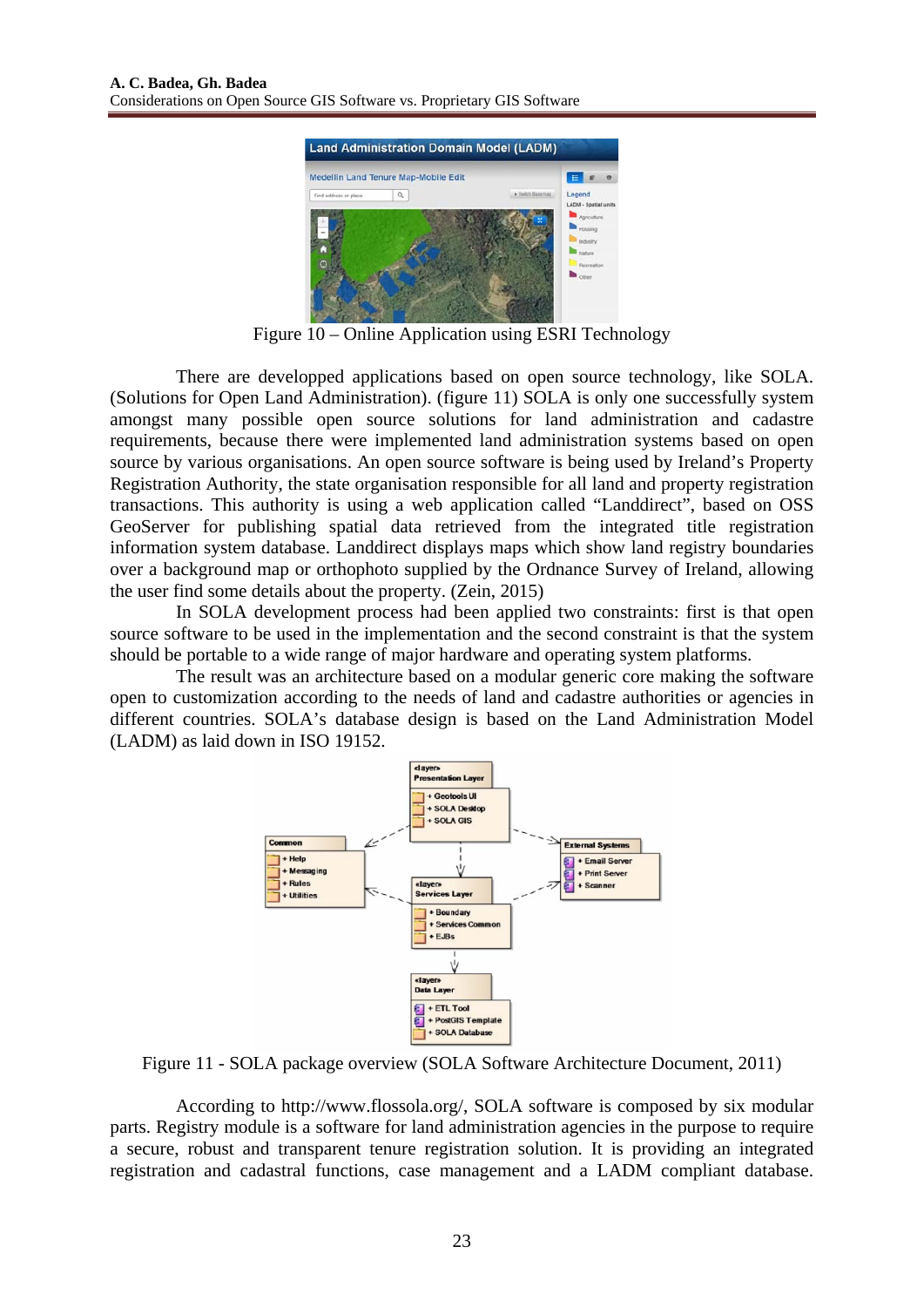Systematic Registration is a module created to support specific activities in cases in which tenure information is collected for the first time. As reports, this module is creating public display listings and maps, generates title certificates and can transfer data to district or national land offices enabling centralized control and maintenance of tenure records. State Land is a module that is assisting both national and local governments to manage land and property that is owned, occupied or controlled by the state. This controlled management is starting with acquisition and is finishing with disposal. Open Tenure is a mobile application which is working on Andriod and iOS devices, facilitating the recording of tenure rights by a community. Community Server is a web based portal dedicated to record and manage the tenure rights collected by a community. This module is integrated with the Open Tenure mobile solution but can be used independently. Web Admin is a web based administration console with the purpose to provide a single administrative port for all SOLA modules that are used by an organisation.

Auxiliary had been also developed some special modules like the following: Mass Valuation (for general property taxation purposes using mass appraisal techniques); Public (a web based portal for various searches of the general public); Addressing (standardized street naming and property number allocation); Forest tenure; Fisheries tenure; Pastoral tenure.

In the generic core has being included all essential functionalities of a land administration system, having adapted application programming interfaces (APIs) and extension mechanisms in the purpose to customize SOLA for specific countries as for example Ghana, Samoa and Nepal.

### **5. OS GIS in Education**

Because of these successfully open source solutions, academia in particular can not ignore them, especially as their use brings some advantages in the educational process. There are a variety of online educational content on site http://www.osgeo.org/educational\_content.

Many universities in the world (eg http://www.lunduniversity.lu.se/lubas/i-uoh-lu-GISN04, http://smconservation.gmu.edu/programs/graduate-and-professional/professionaltraining-courses/essentials-of-open-source-gis/) already included in their curriculum the open source GIS courses, besides those in which are included the proprietary GIS solutions.



Figure 12 – Increasing Use of GIS OSS (Neteler, 2009)

In the purpose of training in GIS are approved both open source and proprietary software products. The proprietary solutions are used especially because represent main software and their knowledge can be an advantage in employment. The open source solutions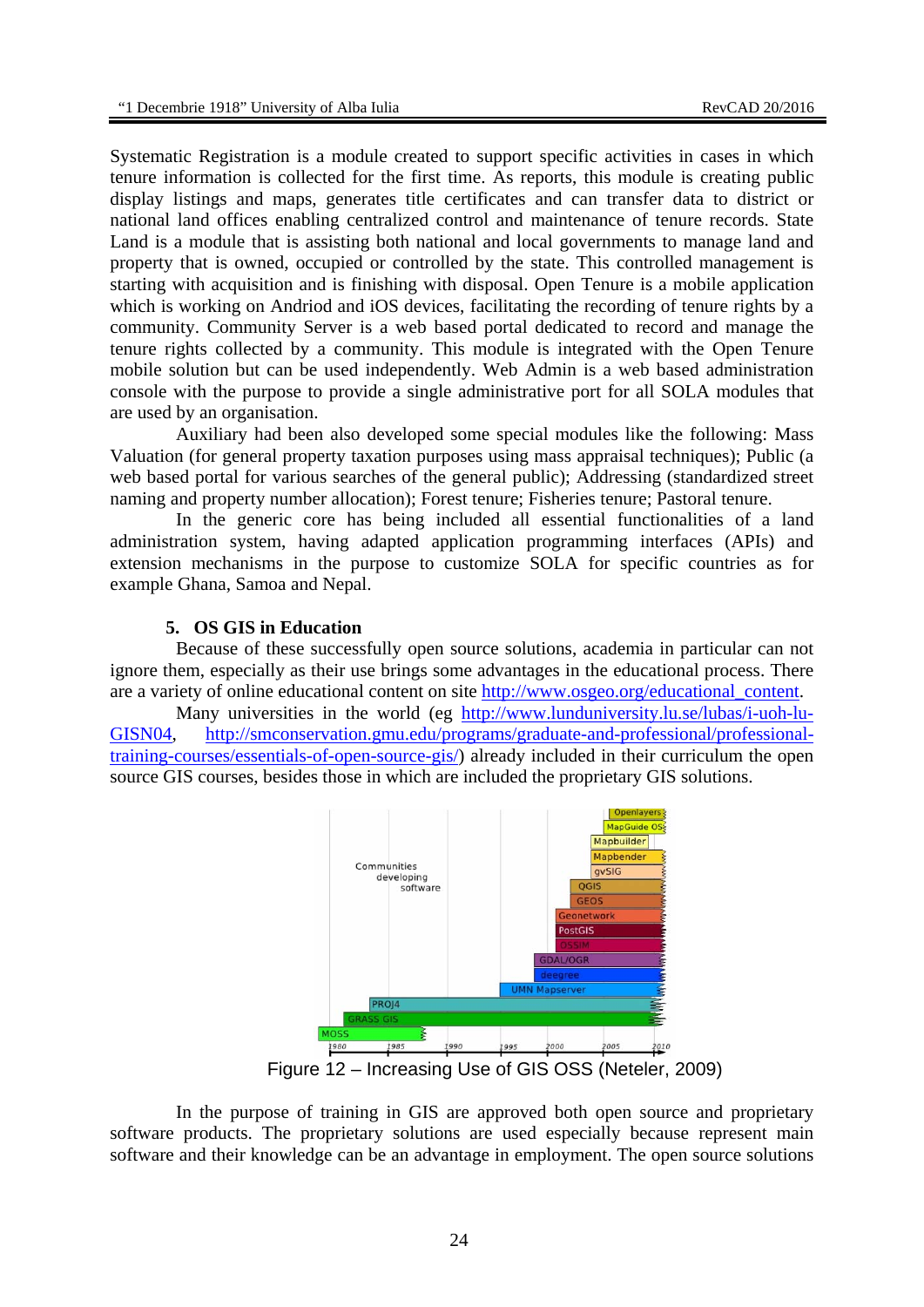are especially studied because of the costs and of the possibility to modify and freely distribute GIS applications. (Badea, 2014) The main reasons for training using open source products are:

- The teachers want to start teaching GIS faster than those schools can allocate financial resources to purchase proprietary software;
- The students want to install and use the GIS softare on personal computers at home and use it for a longer period than a trial solution;
- The teachers want to highlight certain specific GIS features.

## **6. Conclusions**

The main idea is that the open source solutions are gaining importance in GIS academic educational environment as well as in the land administration systems, being used in less or more advanced countries.

Practically, it can be observed that the main functions of land administration systems can be developed through collaboration and improved by an interested community.

The collaborative development will significantly reduce the total cost of ownership of a land administration system, being a cost efficient land administration software solution that could ensure an appropriate property management.

Having this global situation, the academic staff already included open source subjects in the curricula, adapting the level of open source GIS knowledge to the actual situation.

# **7. References**

- *[1] Badea, A. C., Badea, G., David, V. (2015), Aspects about Green Management of Urban Areas in Romania, 15th International Multidisciplinary Scientific GeoConference SGEM 2015, www.sgem.org, SGEM2015 Conference Proceedings, ISBN 978-619-7105-35-3 / ISSN 1314-2704, June 18-24, 2015, Book2 Vol. 2, 721-728 pp;*
- *[2] Badea, A. C., Badea, G. (2014), Cadastre, Databanks and GIS Applications in Urban Areas, Conspress Publishing House, ISBN 978-973-100-310-8;*
- [3] *B* descu, G. et al. (2009), The Efficient Use of the GIS Technology in Creating *Strategies for Regional Development and Environment Protection, Proceedings of the 2nd International Conference on Environmental and Geological Science and Engineering, ISSN: 1790-2769;*
- *[4] Behr, F. J. (2013), Open Source, OSGeo, and its contribution to eLearning, ISPRS WG VI/2 Workshop: Innovative Learning Tools, CEPT University AGSE;*
- *[5] Câmara, G., (2010), TerraLib: Open Source Tools for GIS Application Development, International Course on Geographic Information Technologies;*
- *[6] Felus, Y., Barzani, S., Caine, A., Blumkine, N., van Oosterom, P., (2014), Steps towards 3D Cadastre and ISO 19152 (LADM) in Israel, 4th International Workshop on 3D Cadastres, 9-11 November 2014, Dubai, United Arab Emirates,;*
- *[7] Friedrich, C., (2014), Comparison of ArcGIS and QGIS for Applications in Sustainable Spatial Planning, MSc Thesis, Universität Wien, Wien;*
- *[8] Herban, I. S., Alionescu, A. (2012), 3-Dimensional Modeling for Assessment of the Touristic Potential, 12th International Multidisciplinary Scientific GeoConference,*